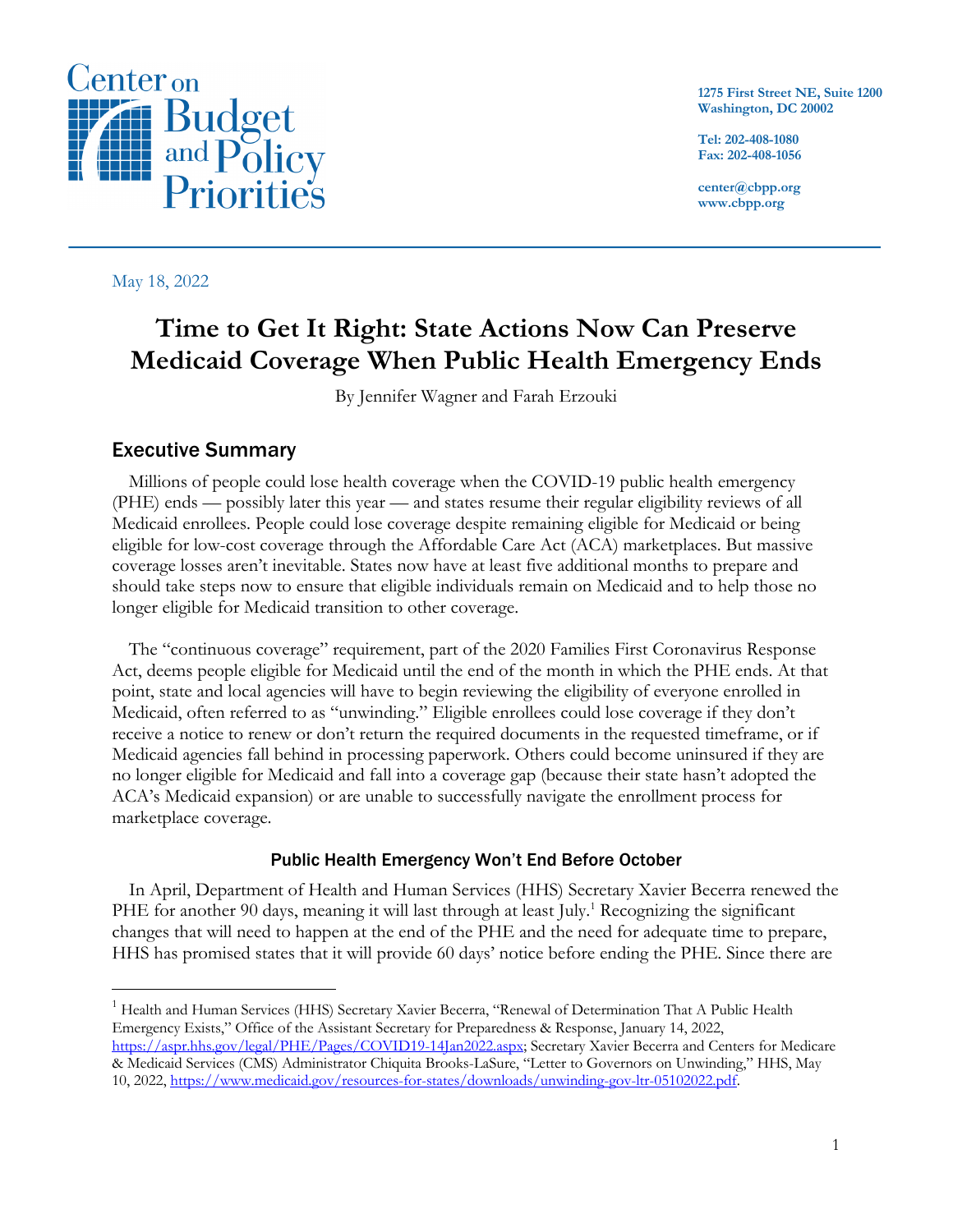fewer than 60 days before the end of the current PHE declaration and notice has not been given, it is almost certain that the PHE will be renewed again. Renewal will likely take place in mid-July, extending the continuous coverage requirement through October and possibly beyond. This means states have at least five more months to prepare for unwinding. (See Figure 1.)

#### FIGURE 1

## **Timing of HHS Notices and Potential Unwinding Period**

If public health emergency (PHE) ends in October (though it could be extended)



CENTER ON BUDGET AND POLICY PRIORITIES | CBPP.ORG

#### Agencies Need to Make Changes to Minimize Coverage Loss

The unwinding period itself may last up to 14 months: states have 12 months after the PHE ends to initiate renewals for their caseload and 14 months to complete them. During this stretch, Medicaid agencies will be responsible for a multi-step process as they review the eligibility of their caseload. To manage this process successfully and limit coverage losses, agencies will need to:

- Inform enrollees that their coverage needs to be renewed and explain the steps (if any) they must take to complete their renewals;
- Conduct streamlined renewals for all Medicaid enrollees, including conducting automated renewals where possible; and
- Help those found no longer eligible for Medicaid transition to other coverage.

While federal requirements mandate that states complete these steps, there are critical policy choices states make in implementing them that will have a large impact on whether people become uninsured during this process. For example, agencies that text enrollees information about the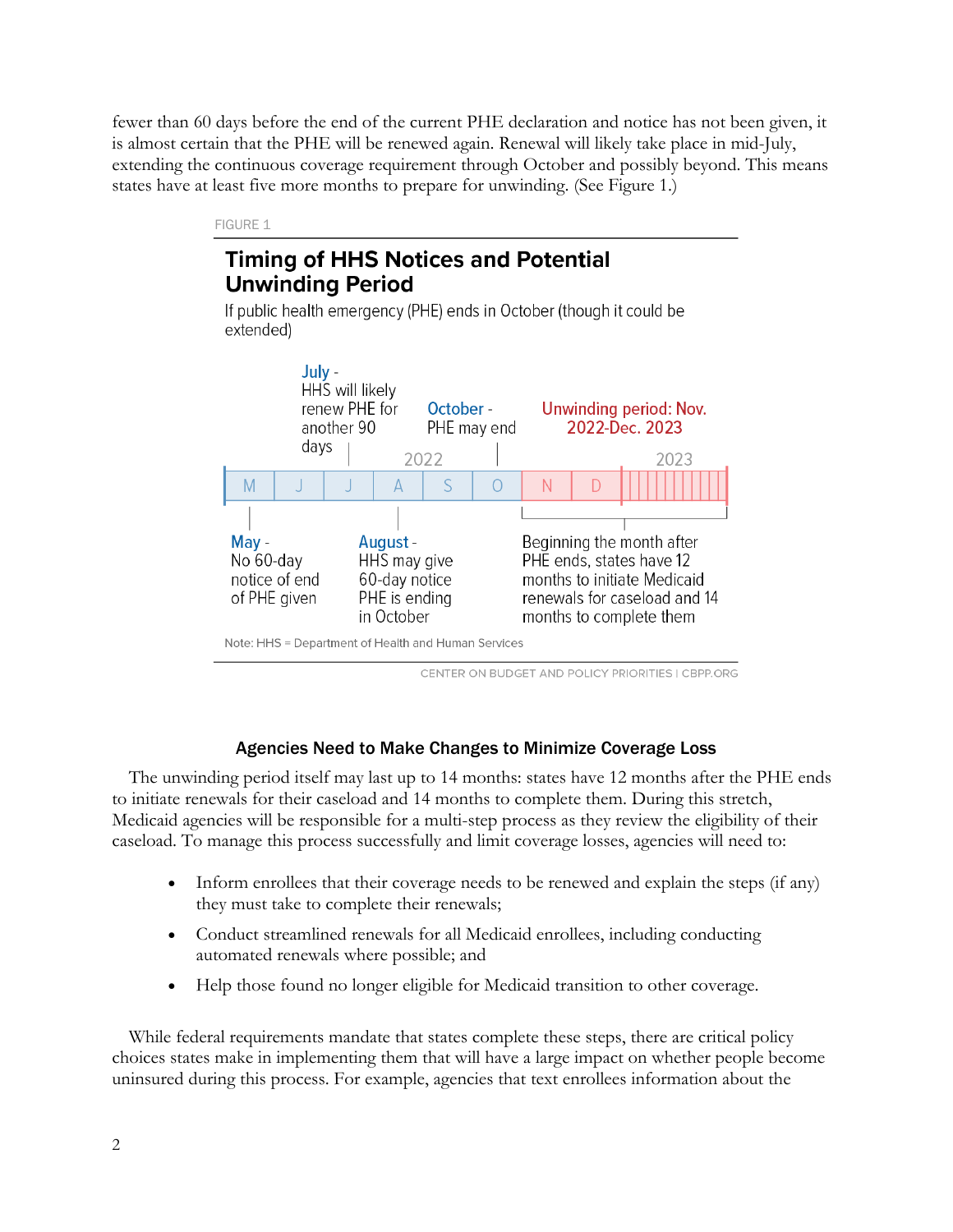renewal process in addition to mailing information are more likely to successfully reach individuals than agencies that rely exclusively on mailed notices.

The multiple steps required to renew Medicaid create many places where someone could lose coverage despite remaining eligible. Someone may not receive renewal information from the agency and thus not know that they need to renew. Oftentimes agencies ask for too many forms and documents from enrollees, adding unnecessary steps that will lead to coverage loss if not completed in a timely manner. Further, some people will no longer be eligible for Medicaid but may qualify for financial assistance on the marketplace; agencies need to give them clear instructions and assistance to complete the additional, sometimes complicated steps necessary to transition to that coverage.

While the pandemic has presented significant challenges for agencies administering Medicaid, it has also led to innovations in policy and service delivery that agencies can draw on as they unwind. Some states have streamlined policies, rapidly deployed technical solutions, and used creative ways to communicate with their clients. The Centers for Medicare & Medicaid Services (CMS) has also offered guidance, technical assistance, and waivers to help agencies handle the upcoming increased workload and make sure eligible people stay covered. <sup>2</sup> Further, federal law requires states to adopt certain policies to streamline eligibility, such as using electronic data sources to verify eligibility where possible, that some states have not implemented (and, thus, are out of compliance with federal requirements) or could expand to further streamline renewals. These and other changes to policy, operations, and communications can minimize coverage losses at the end of the PHE.

The stakes are high: experts estimate that over 15 million people could lose Medicaid during the unwinding process, many of whom will still be Medicaid-eligible.<sup>3</sup> Before the pandemic, barriers to enrolling in and keeping Medicaid were common. There were often long wait times to have questions answered, multiple unnecessary requests for paperwork, and eligible people losing coverage at renewal and having to reapply (a process known as churn). Such barriers disproportionately affect people of color, who are more likely to rely on Medicaid for health coverage, due in large part to structural inequities resulting in their overrepresentation in low-wage jobs lacking employer coverage. <sup>4</sup> In 2019, Black and Latino people made up less than one-third of the U.S. population but more than half of enrollees in Medicaid and the Children's Health Insurance Program.<sup>5</sup>

<sup>&</sup>lt;sup>2</sup> Medicaid.gov, "Unwinding and Returning to Regular Operations after COVID-19," https://www.medicaid.gov/resources-for-states/coronavirus-disease-2019-covid-19/unwinding-and-returning-regularoperations-after-covid-19/index.html.

<sup>&</sup>lt;sup>3</sup> Tricia Brooks, "Loss of Medicaid After the PHE Will Likely Exceed 15 Million Estimated by Urban," Center for Children and Families, September 20, 2021, https://ccf.georgetown.edu/2021/09/20/loss-of-medicaid-after-the-phewill-likely-exceed-15-million-estimated-by-urban/.

<sup>4</sup> Gideon Lukens, Jennifer Sullivan and Farah Erzouki, "COVID Relief Provisions Stabilized Health Coverage, Improved Access and Affordability," CBPP, March 10, 2022, https://www.cbpp.org/research/health/covid-reliefprovisions-stabilized-health-coverage-improved-access-and.

<sup>&</sup>lt;sup>5</sup> Patricia Boozang and Adam Striar, "The End of the COVID Public Health Emergency: Potential Health Equity Implications of Ending Medicaid Continuous Coverage," State Health and Value Strategies, September 17, 2021, https://www.shvs.org/the-end-of-the-covid-public-health-emergency-potential-health-equity-implications-of-endingmedicaid-continuous-coverage/.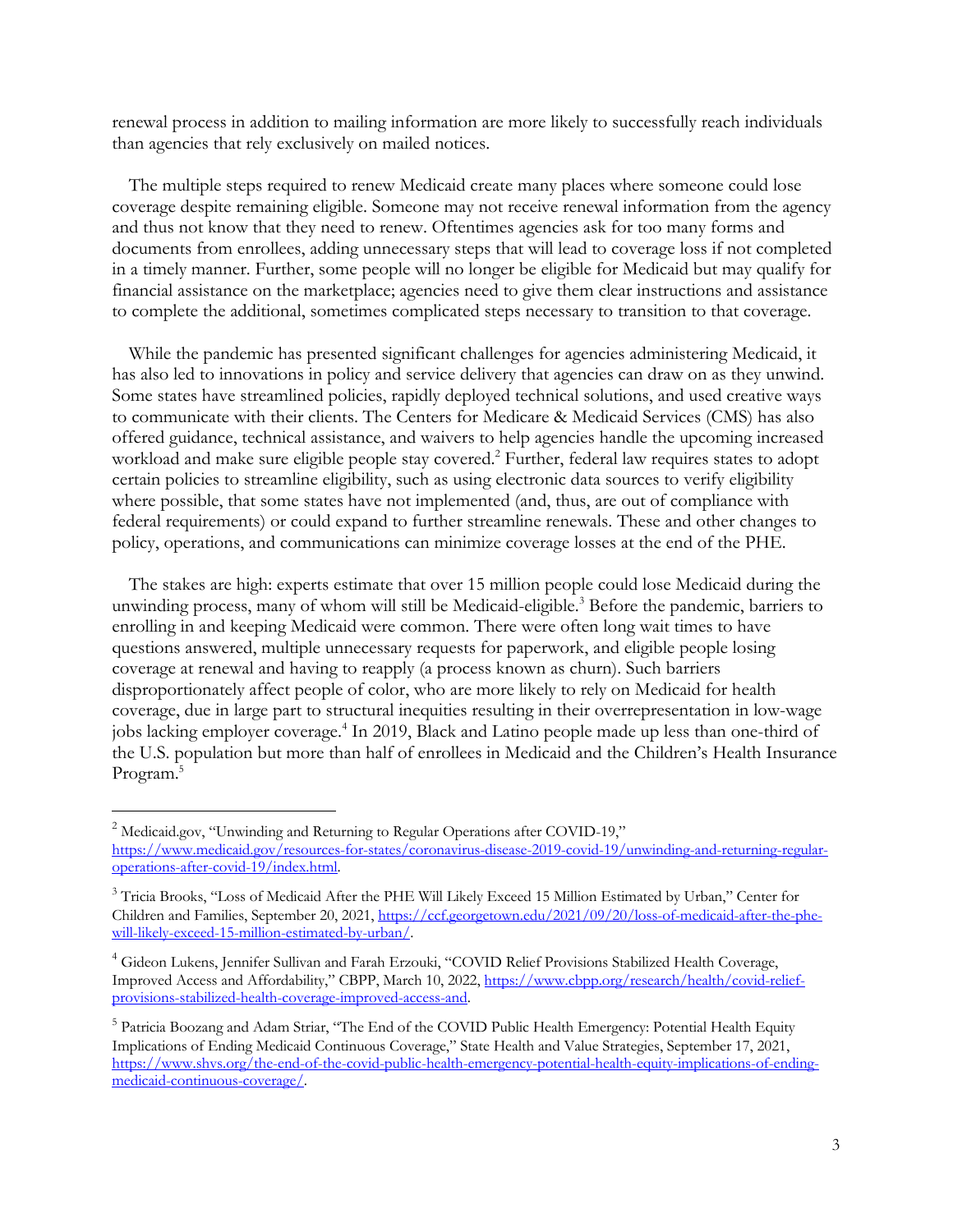But experimentation during the pandemic and preparation for the monumental task of unwinding have lifted up available strategies that simplify the process for enrollees, reduce burden on eligibility staff, advance racial equity, and improve program integrity by keeping eligible people on the program. (See box, "States Using Innovative Approaches to Reach Enrollees.") States can replace the poor customer service and inefficient processes that often plagued Medicaid programs before the pandemic with more efficient, people-centered approaches when the PHE ends. State experiences offer a host of strategies that are proven to work. By implementing approaches such as these, states can fulfill their responsibility to keep eligible people enrolled when the PHE ends and help those no longer eligible for Medicaid to transition to other coverage. Now that the federal government has signaled the PHE will continue for at least another five months (through at least mid-October), states have more time to put these changes into motion and should be expected to do so.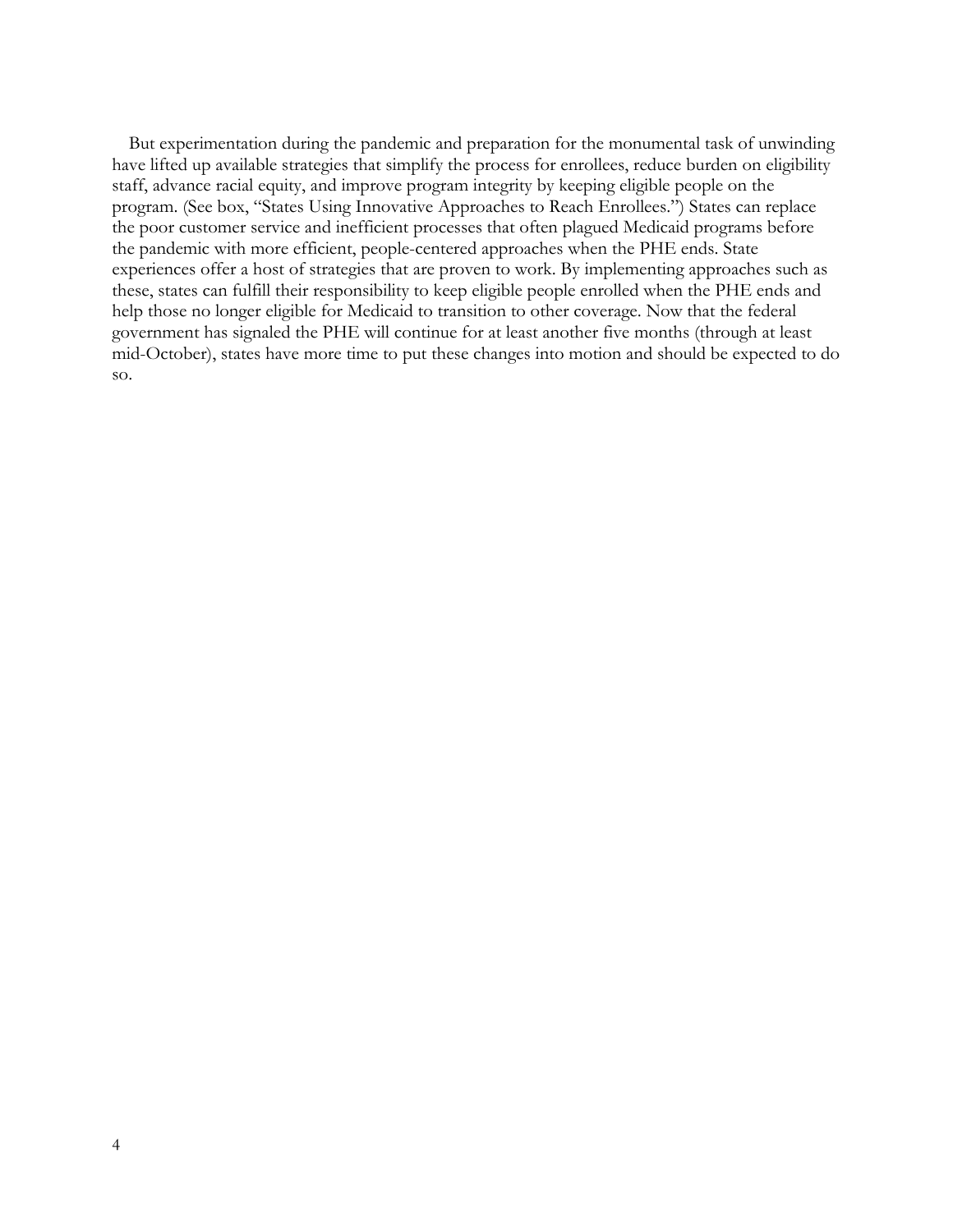## States Using Innovative Approaches to Reach Enrollees

During the unwinding period, agencies will have to communicate with enrollees (including those who moved during the pandemic), conduct a large number of eligibility renewals, and help people who are no longer eligible for Medicaid transition to other coverage. As agencies prepare for unwinding, many have taken creative steps to get updated contact information from enrollees, communicate through new channels, and leverage partners to assist with the unwinding process. For example:

- Arkansas set up a new call center to reach out to Medicaid enrollees and help them update their contact information, including mailing address, phone number, and email address.<sup>a</sup>
- Kansas conducted a social media campaign encouraging Medicaid enrollees to call the state to update their contact information and household circumstances. The campaign led to a 15 to 20 percent increase in enrollees updating their contact information.<sup>b</sup>
- New Mexico provided \$35 million to assist people who are no longer eligible for Medicaid transition to marketplace coverage.<sup>c</sup>
- Tennessee conducted a digital ad campaign through Facebook, Instagram, and Google Search that more than doubled the number of enrollees who completed their renewals and led to the creation of 16,000 new online accounts in three months.<sup>d</sup>
- Mississippi created an online form for enrollees to easily update their mailing address without having to log into their accounts.<sup>e</sup>

<sup>a</sup> Arkansas Department of Human Services, "Call Center To Reach Out To Medicaid Clients to Update Contact Information," March 14, 2022, https://humanservices.arkansas.gov/news/call-center-to-reach-out-tomedicaid-clients-to-update-contact-information/.

<sup>b</sup> CMS, "Medicaid and CHIP Unwinding Planning Efforts," April 2022, https://www.medicaid.gov/resources-for-states/downloads/stateunwinding-best-practices.pdf.

<sup>c</sup> Amy Goldstein, "Millions of vulnerable Americans likely to fall off Medicaid once the federal public health emergency ends," *Washington* 

*Post,* March 14, 2022, https://www.washingtonpost.com/health/2022/03/14/medicaid-loss-of-coverage/.

<sup>d</sup> CMS, *op. cit*.

<sup>e</sup> Mississippi Division of Medicaid, "Eligibility Outreach," https://forms.office.com/pages/responsepage.aspx?id=yBZspSmlBk6xyUXVCHOCklCe4Vx8lAZClPwo4BVvphUQTg0NVY3NVJQNVdTMTM1WUo1RFNLWjNITC4u.

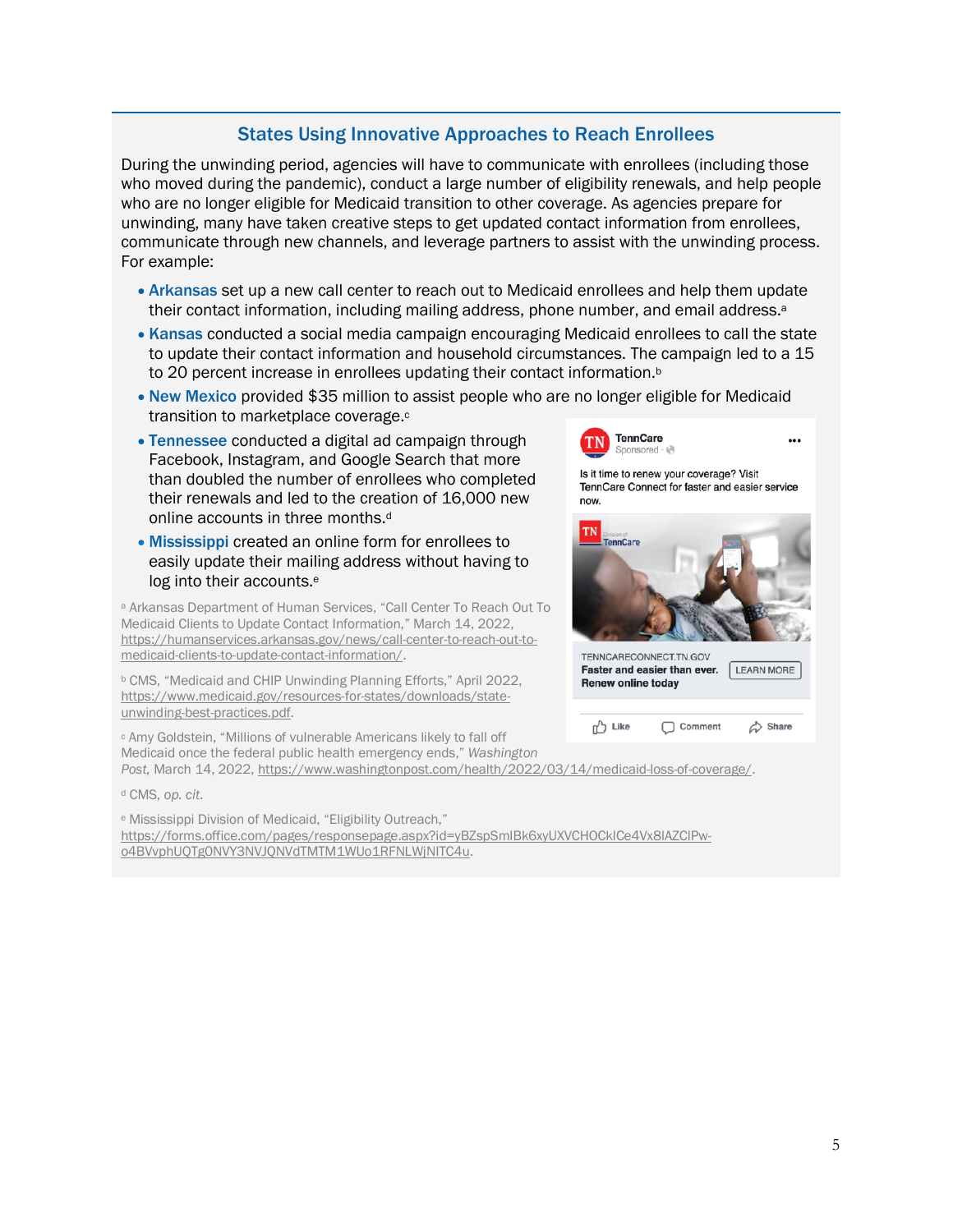#### Continuous Coverage Helped Stabilize Enrollment

The Families First Coronavirus Response Act, enacted in March 2020, provided enhanced Medicaid funding to states as long as they kept most Medicaid enrollees covered for the duration of the COVID-19 PHE. The continuous coverage requirement has helped millions maintain coverage during the disruption of the pandemic, protecting them from interruptions in coverage and access to care that often occur when income fluctuates. As a result, enrollment in Medicaid has increased by nearly 25 percent since February 2020, with 79.9 million people enrolled as of January 2022. <sup>6</sup> The requirement is a major reason why the number of uninsured appears to have fallen, rather than risen, during the health and economic crisis.<sup>7</sup>

Continuous coverage has also helped ease the strain on state Medicaid agencies from pandemicrelated disruptions. Like many industries, health and human service agencies had to adapt quickly to telework and modify their systems and policies to align with program changes (such as suspending most Medicaid terminations). Simultaneously, they experienced an increase in applications caused by the economic disruption of the pandemic while coping with staffing shortages due to illness, caregiving responsibilities, and retirement.

CMS has issued several publications outlining actions states must take when the PHE ends and promoting best practices to ensure continuity of coverage for people who remain Medicaid-eligible and provide for coverage transitions for those who are no longer eligible but can enroll in marketplace coverage.<sup>8</sup> CMS has told states they must conduct a renewal for every enrollee and can't take action based on stale information gathered during the pandemic. In addition, states can take 12 months to initiate renewals for their caseload following the end of the PHE. CMS also recommends that states initiate renewals for no more than one-ninth of their caseload each month to spread out the workload, during unwinding and into future years. Finally, CMS has offered waivers to help states manage the workload during unwinding and ensure eligible people stay enrolled.

## Governors, State Agencies Have Authority to Adopt Proven Solutions

Unwinding will present unprecedented challenges to state and local agencies dealing with historically high caseloads, policy changes, and in many cases staffing shortages. The end of the PHE will also sunset program flexibilities in the Supplemental Nutrition Assistance Program (SNAP), further increasing workload in states that jointly administer the programs. But long wait times, unprocessed documents, and massive coverage losses aren't inevitable. Policy changes, system

<sup>6</sup> CMS, "December 2021 and January 2022 Medicaid and CHIP Enrollment Trends Snapshot," Medicaid and CHIP Learning Collaborative, https://www.medicaid.gov/medicaid/national-medicaid-chip-programinformation/downloads/dec-2021-jan-2022-medicaid-chip-enrollment-trend-snapshot.pdf.

 $^7$  Gideon Lukens, Jennifer Sullivan, and Farah Erzouki, "COVID Relief Provisions Stabilized Health Coverage, Improved Access and Affordability," CBPP, March 10, 2022, https://www.cbpp.org/research/health/covid-reliefprovisions-stabilized-health-coverage-improved-access-and.

<sup>&</sup>lt;sup>8</sup> CMS, "RE: Promoting Continuity of Coverage and Distributing Eligibility and Enrollment Workload in Medicaid, the Children's Health Insurance Program (CHIP), and Basic Health Program (BHP) Upon Conclusion of the COVID-19 Public Health Emergency," March 3, 2022, https://www.medicaid.gov/federal-policyguidance/downloads/sho22001.pdf; CMS, "Unwinding and Returning to Regular Operations after COVID-19," www.medicaid.gov/unwinding.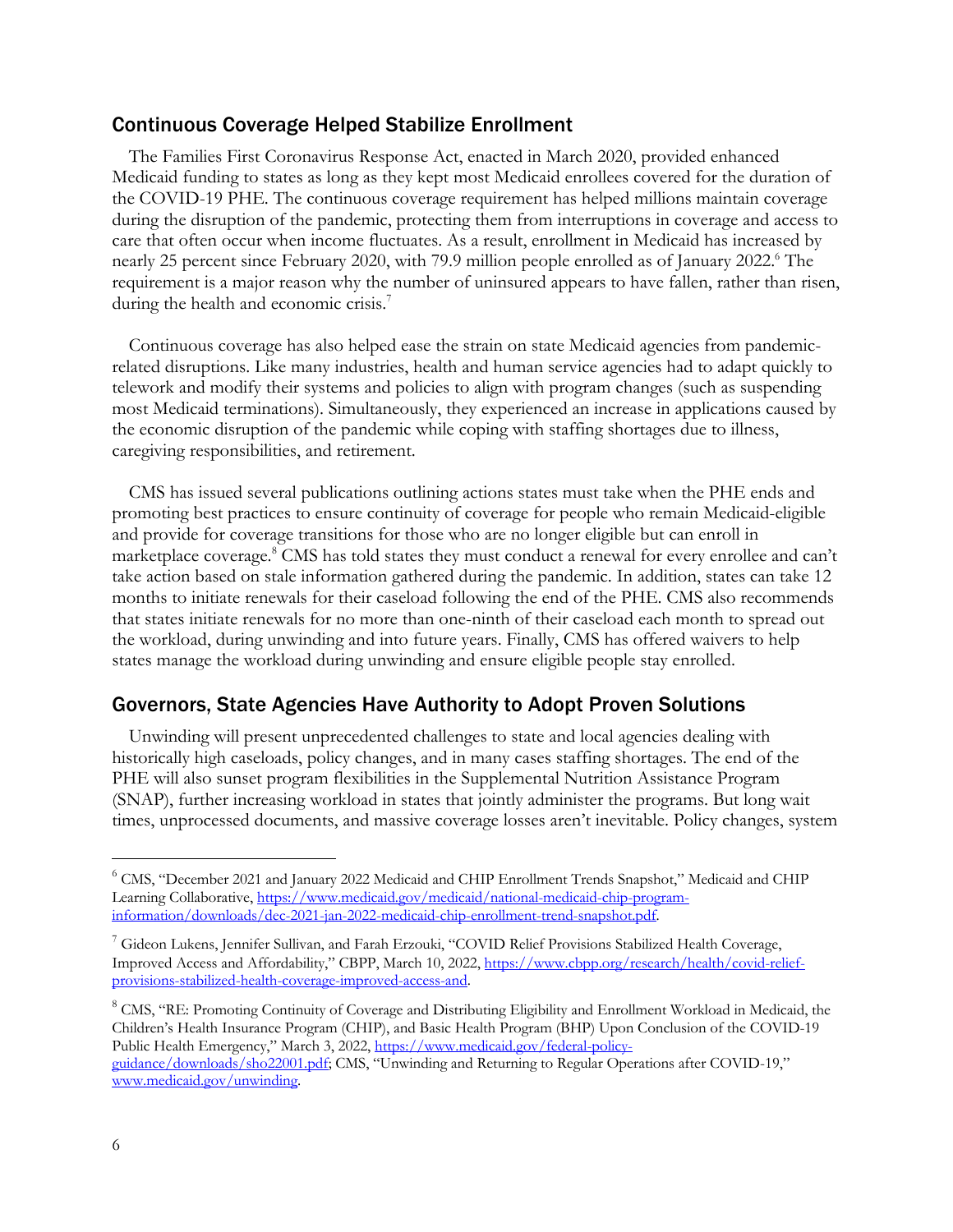improvements, and partnership opportunities can make it easier for eligible people to retain coverage, reduce agency workload, and improve customer service.

The uncertainty around the end date of the PHE has made it difficult for agencies and others to plan ahead and prioritize changes related to unwinding. And many pandemic-related changes to federal policies, including the continuous coverage requirement, were made quickly, forcing agencies to be reactive and make updates on short notice. But now they have at least five more months to prepare. States can use this additional time to take a proactive approach and thoughtfully plan their actions, ranging from enrollee outreach to systems changes aimed at improving the renewal process during unwinding and beyond. The actions that states take now, before the end of the PHE, will determine how successful their unwinding process will be and how many eligible people retain health coverage.

States should still pursue changes to policies, operations, and systems even if they can't complete them before the unwinding begins. While agencies' workload will jump immediately after the PHE ends, it may increase even more in subsequent months as enrollees lose coverage and reapply or the agency falls behind in processing paperwork. Changes that streamline processes, improve communication with clients, and increase staffing capacity would be valuable at that point even if the state isn't able to implement them immediately after the PHE ends. And such changes don't have to end when the unwinding period does; they would streamline eligibility processes well into the future, improving customer service.

#### Communicating With Enrollees

Many Medicaid enrollees have not had contact with the Medicaid agency in over two years. In addition, the disruptions caused by the pandemic have forced many people to relocate. As a result, Medicaid agencies lack the current address for many enrollees. Correct contact information is critical to helping enrollees maintain coverage; if enrollees don't receive their renewal paperwork when the PHE ends, they will lose coverage even if they remain eligible. And even if state agencies have updated contact information, many enrollees will not understand the potential changes to their coverage when the PHE ends, what they need to do to keep coverage, or where to go for help. Agencies can improve their outreach strategies and communication approaches by:<sup>9</sup>

- Using updated information from other programs that have had more recent contact with enrollees (like SNAP) and from the United States Postal Service National Change of Address database;
- Obtaining updated contact information on enrollees from managed care organizations, which often have more frequent communication with them;<sup>10</sup>

<sup>&</sup>lt;sup>9</sup> CMS, "Strategies States and the U.S. Territories Can Adopt to Maintain Coverage of Eligible Individuals as They Return to Normal Operations," November 2021, https://www.medicaid.gov/state-resourcecenter/downloads/strategies-for-covrg-of-indiv.pdf.

<sup>&</sup>lt;sup>10</sup> CMS, "Overview of Strategic Approach to Engaging Managed Care Plans to Maximize Continuity of Coverage as States Resume Normal Eligibility and Enrollment Operations," March 2022, https://www.medicaid.gov/resources-forstates/downloads/health-plan-strategy.pdf.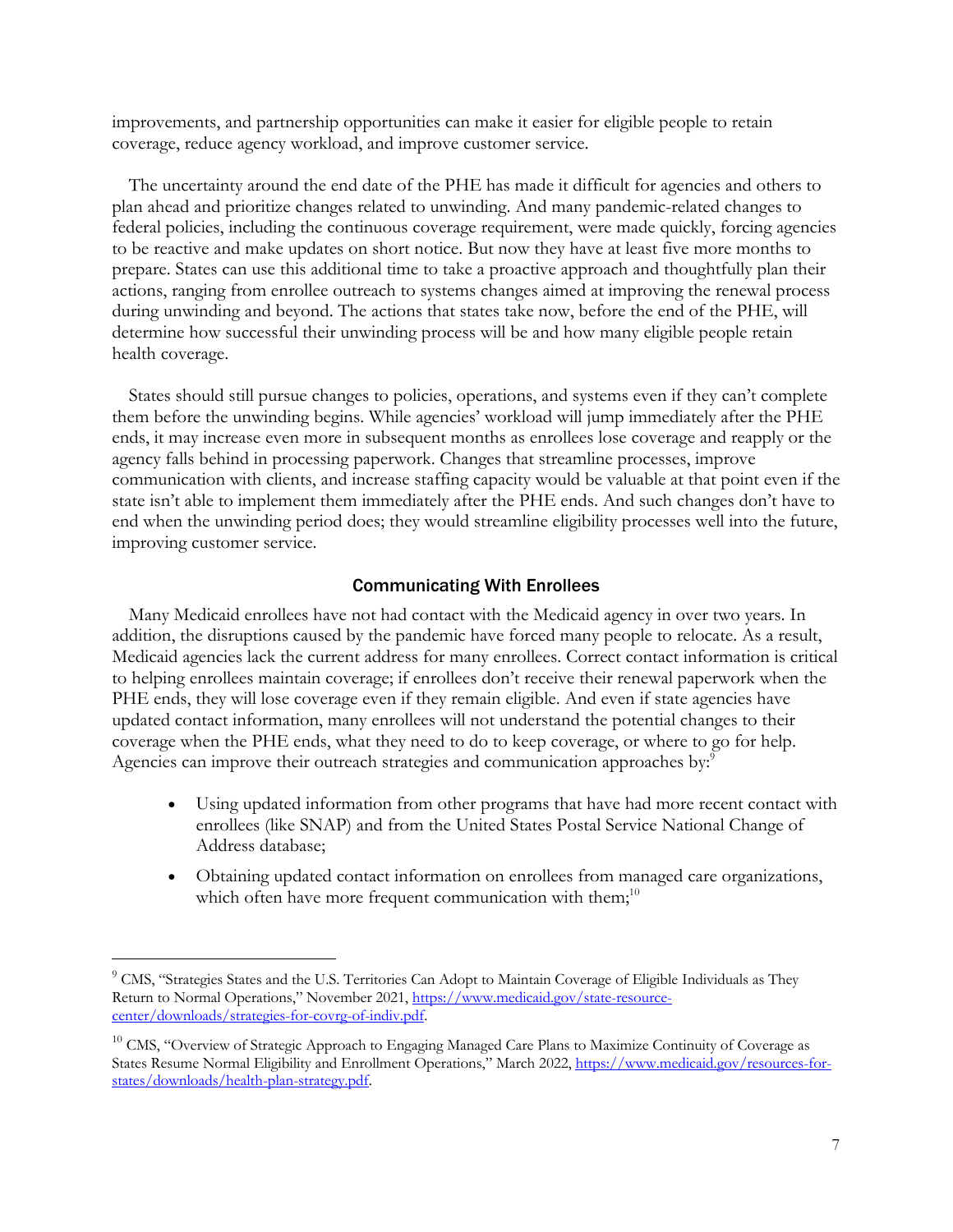- Conducting public-facing outreach campaigns such as billboards and radio ads to spread awareness about upcoming changes and encourage enrollees to update their contact information;
- Creating simple pathways for enrollees to update contact information, like a dedicated phone number or an online form accessible through the agency website;
- Using multiple modalities, such as text and email, to reach people and explain how they can maintain coverage;<sup>11</sup>
- Ensuring that key materials and messages are in plain language, easy to understand, and available in multiple languages; and
- Partnering with community-based organizations, providers, navigators and other enrollment assisters, other state agencies (including state-based marketplaces where applicable), and others that work directly with the affected population to ensure they have updated information about unwinding to share with their communities.

## Streamlining Renewals

Individuals frequently lose coverage at renewal despite remaining eligible because they don't comply with a procedural requirement, such as submitting a renewal form or pay stubs. Agencies can reduce procedural denials — and the increased workload when people lose coverage and have to reapply — by relying on existing data sources to verify eligibility. Agencies are required by federal regulations to first check available data sources (such as Social Security Administration and commercial wage databases) to try to confirm ongoing eligibility before requesting any information from enrollees. If the data sources confirm ongoing eligibility, the agency should renew the case without requiring any action from the enrollee – a process known as *ex parte* renewal.<sup>12</sup> Only if the agency can't confirm ongoing eligibility based on the data sources should it send a renewal form to the enrollee and require them to return it. Agencies should also ensure they have sufficient staffing capacity to address questions, assist enrollees, and process returned documents.

To better streamline renewals, agencies can:

• **Increase their** *ex parte* **renewal rate.** The frequency of *ex parte* renewals varies significantly across states; some states don't do any, despite the federal requirement, while other states complete over 75 percent of their renewals without requiring action from the enrollee. Increasing the *ex parte* renewal rate across all groups of Medicaid enrollees is the best way to reduce procedural denials and churn, as well as to significantly reduce agency workload.

<sup>&</sup>lt;sup>11</sup> Kinda Serafi, Alex Dworkowitz, and Michael Budros, "Text Messaging: An Important Communication and Outreach Strategy as States Unwind the Federal Medicaid Continuous Coverage Requirement," State Health and Value Strategies, January 28, 2022, https://www.shvs.org/text-messaging-an-important-communication-and-outreach-strategy-as-statesunwind-the-federal-medicaid-continuous-coverage-requirement/.

<sup>12</sup> Jennifer Wagner, "Streamlining Medicaid Renewals Through the *Ex Parte* Process," CBPP, March 4, 2021, https://www.cbpp.org/research/health/streamlining-medicaid-renewals-through-the-ex-parte-process.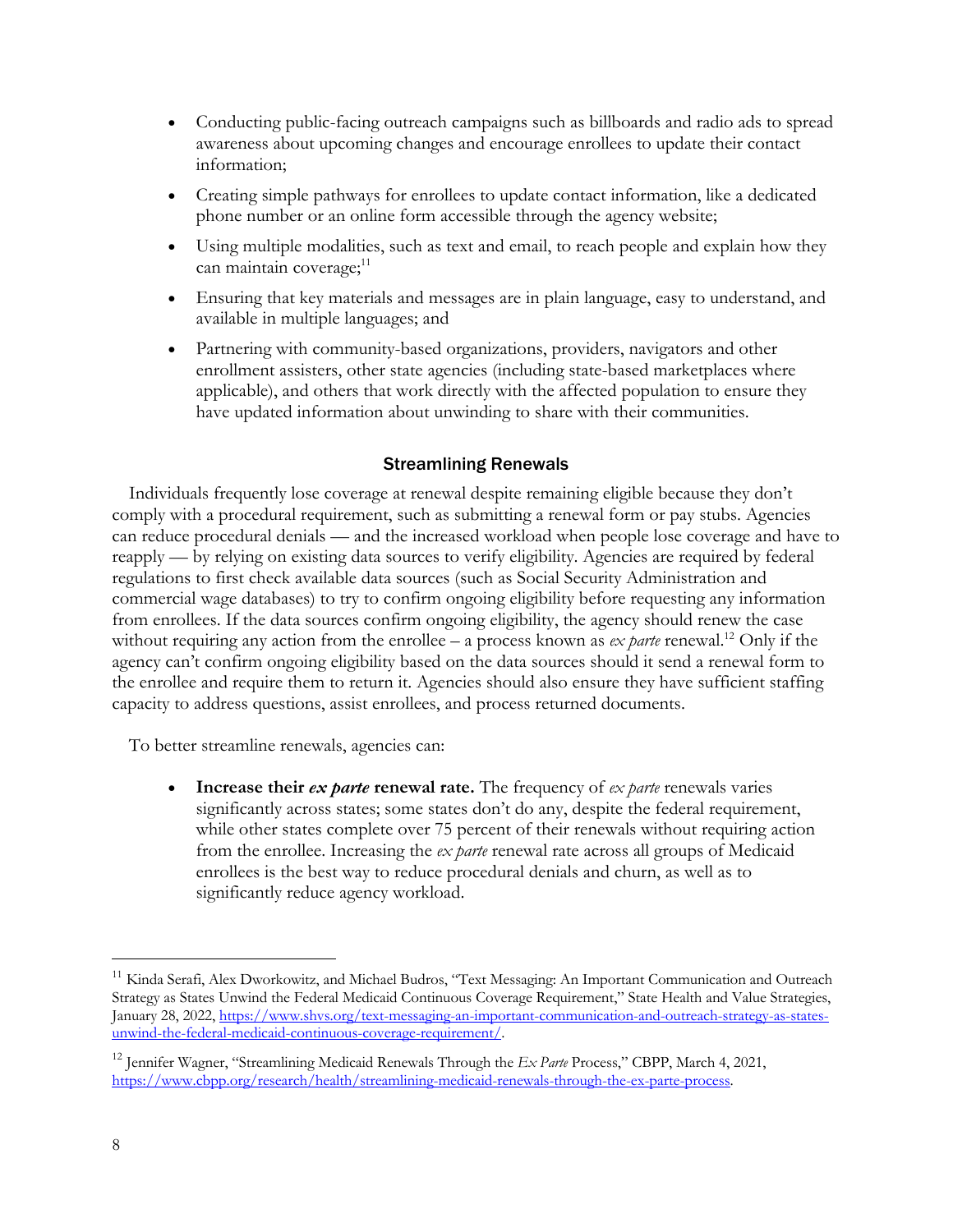- **Improve the manual renewal process.** When an agency is unable to complete an *ex parte* renewal, it can improve the manual renewal process by sending pre-populated forms with clear instructions, allowing enrollees to renew online or by phone, and minimizing requests to enrollees for additional documents by relying on data sources.
- **Improve the renewal process for seniors and people with disabilities.** *Ex parte*  renewals have typically been much less common for seniors and people with disabilities, even though their income tends to be more stable, because it was previously difficult to verify assets (an eligibility factor for this category of Medicaid) without contacting the enrollee. Now, however, states can use their asset verification systems, which collect information directly from financial institutions, to increase the rates of *ex parte* renewals for this population.<sup>13</sup>
- **Ensure adequate staffing.** While there are many ways to streamline Medicaid eligibility, the process still requires eligibility staff to answer questions, process cases, and deal with complicated situations. However, many agencies are grappling with staffing shortages and high turnover; some states report that 20 percent of their workforce has never conducted a Medicaid renewal.<sup>14</sup> Agencies should ensure they have adequate staffing to handle the increased volume of work during the unwinding process. This is particularly important in states that jointly administer Medicaid and SNAP, since there will also be changes in SNAP that may increase workload at the end of the PHE. Agencies should increase staffing, allow overtime, or temporarily bring back workers like retirees. They should also invest in comprehensive refresher training for both current and new staff on processes like renewals. The federal government funds a large portion of the cost of eligibility staff and has also provided states substantial funding through COVID relief legislation that agencies can use for staffing.

## Facilitating Transitions to Other Coverage

Some enrollees whose cases are reviewed during unwinding will no longer be eligible for Medicaid. Most, however, will be eligible for low-cost insurance on the marketplace. Agencies can facilitate these transitions by:<sup>15</sup>

- Working closely with navigators and other enrollment assisters to support enrollees who need to transition to marketplace coverage;
- Improving the account transfer processes to give the marketplace as much relevant information as possible about the enrollee, including updated contact information;

<sup>&</sup>lt;sup>13</sup> Farah Erzouki and Jennifer Wagner, "Using Asset Verification Systems to Streamline Medicaid Determinations," CBPP, June 23, 2021, https://www.cbpp.org/research/health/using-asset-verification-systems-to-streamline-medicaiddeterminations.

<sup>&</sup>lt;sup>14</sup> Medicaid and CHIP Payment Advisory Commission, "Panel Discussion: Update on Restarting Medicaid Eligibility Determinations," Public meeting transcript, January 2022, p. 103, https://www.macpac.gov/wpcontent/uploads/2021/04/MACPAC-January-2022-Meeting-Transcript.pdf.

<sup>&</sup>lt;sup>15</sup> CMS, "Strategies States and the U.S. Territories Can Adopt to Maintain Coverage of Eligible Individuals as They Return to Normal Operations," November 2021, https://www.medicaid.gov/state-resourcecenter/downloads/strategies-for-covrg-of-indiv.pdf.